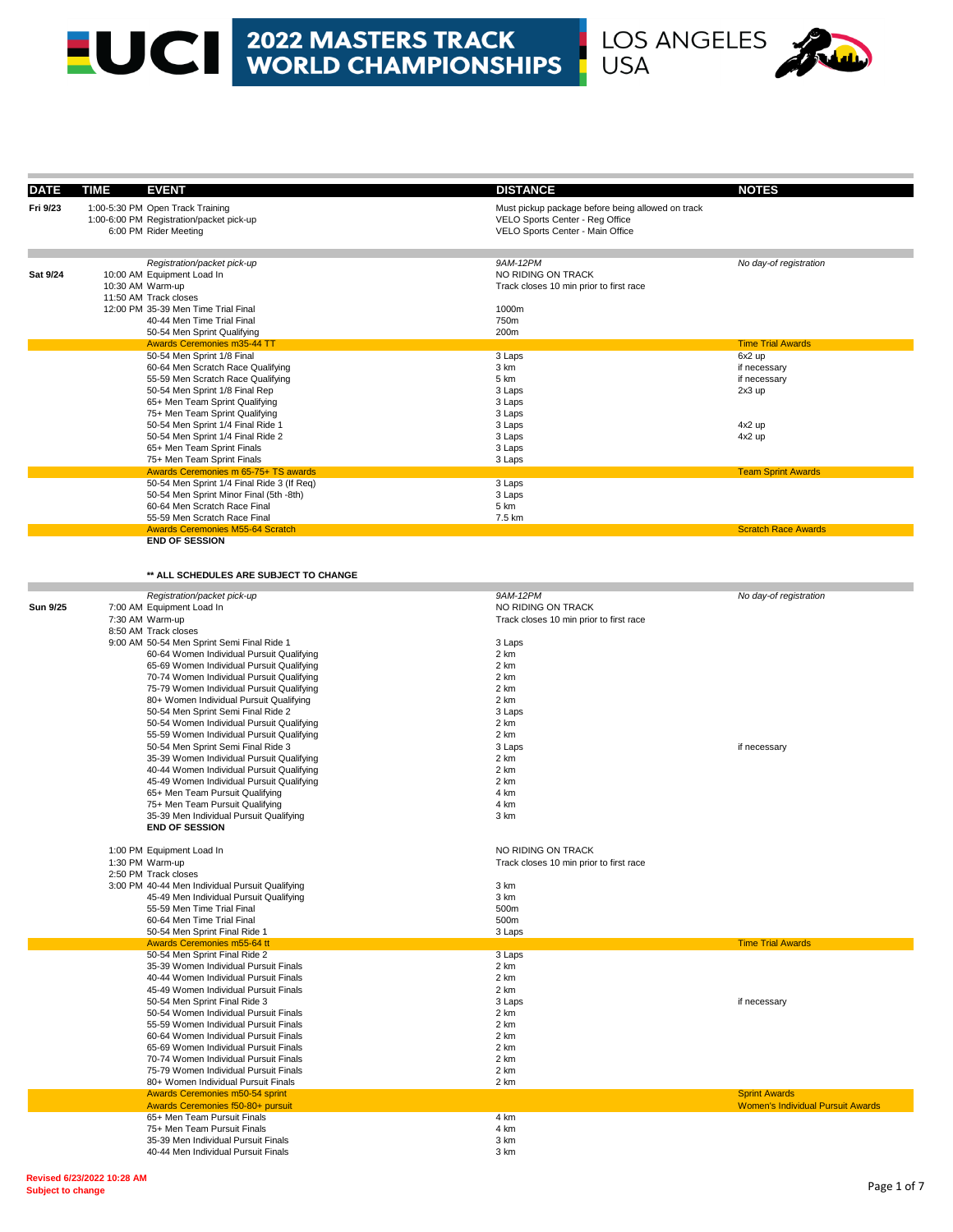# LOS ANGELES



| <b>DATE</b>     | <b>TIME</b> | <b>EVENT</b>                                               | <b>DISTANCE</b>                         | <b>NOTES</b>                                                   |
|-----------------|-------------|------------------------------------------------------------|-----------------------------------------|----------------------------------------------------------------|
|                 |             | 45-49 Men Individual Pursuit Finals                        | 3 km                                    |                                                                |
|                 |             | Awards Ceremonies m65+ team pursuit                        |                                         | <b>Team Pursuit Awards</b>                                     |
|                 |             | Awards Ceremonies m35-49 pursuit                           |                                         | <b>Men's Individual Awards</b>                                 |
|                 |             | <b>END OF SESSION</b>                                      |                                         |                                                                |
|                 |             | ** ALL SCHEDULES ARE SUBJECT TO CHANGE                     |                                         |                                                                |
|                 |             | Registration/packet pick-up                                | 9AM-12PM                                | No day-of registration                                         |
| <b>Mon 9/26</b> |             | 7:00 AM Equipment Load In                                  | NO RIDING ON TRACK                      |                                                                |
|                 |             | 7:30 AM Warm-up                                            | Track closes 10 min prior to first race |                                                                |
|                 |             | 8:50 AM Track closes                                       |                                         |                                                                |
|                 |             | 9:00 AM 35-39 Men Sprint Qualifying                        | 200m                                    |                                                                |
|                 |             | 40-44 Men Sprint Qualifying                                | 200m                                    |                                                                |
|                 |             | 35-39 Men Sprint 1/8 Final                                 | 3 Laps                                  | 6x2 up                                                         |
|                 |             | 40-44 Men Sprint 1/8 Final                                 | 3 Laps                                  | 6x2 up                                                         |
|                 |             | 35-39 Men Sprint 1/8 Final Rep                             | 3 Laps                                  | 2x3 up                                                         |
|                 |             | 40-44 Men Sprint 1/8 Final Rep                             | 3 Laps                                  |                                                                |
|                 |             | 55-59 Men Individual Pursuit Qualifying                    | 2 km                                    |                                                                |
|                 |             | 60-64 Men Individual Pursuit Qualifying                    | 2 km                                    |                                                                |
|                 |             | 35-45 Women Team Pursuit Qualifying                        | 4 km                                    |                                                                |
|                 |             | 45-54 Women Team Pursuit Qualifying                        | 4 km                                    |                                                                |
|                 |             | 55-64 Women Team Pursuit Qualifying                        | 4 km                                    |                                                                |
|                 |             | 65-74 Women Team Pursuit Qualifying                        | 4 km                                    |                                                                |
|                 |             | 75+ Women Team Pursuit Qualifying<br><b>END OF SESSION</b> | 4 km                                    |                                                                |
|                 |             | 2:00 PM Equipment Load In                                  | NO RIDING ON TRACK                      |                                                                |
|                 |             | 2:30 PM Warm-up                                            | Track closes 10 min prior to first race |                                                                |
|                 |             | 3:50 PM Track closes                                       |                                         |                                                                |
|                 |             | 4:00 PM 45-49 Men Time Trial Final                         | 750m                                    |                                                                |
|                 |             | 50-54 Men Time Trial Final                                 | 500m                                    |                                                                |
|                 |             | 35-39 Men Sprint 1/4 Final Ride 1                          | 3 Laps                                  |                                                                |
|                 |             | 40-44 Men Sprint 1/4 Final Ride 1                          | 3 Laps                                  |                                                                |
|                 |             | 35-39 Men Sprint 1/4 Final Ride 2                          | 3 Laps                                  |                                                                |
|                 |             | 40-44 Men Sprint 1/4 Final Ride 2                          | 3 Laps                                  |                                                                |
|                 |             | <b>Awards Ceremonies</b>                                   |                                         | <b>Time Trial Awards</b>                                       |
|                 |             | 35-39 Men Sprint 1/4 Final Ride 3                          | 3 Laps                                  | if necessary                                                   |
|                 |             | 40-44 Men Sprint 1/4 Final Ride 3                          | 3 Laps                                  | if necessary                                                   |
|                 |             | 65-69 Men Scratch Race Final                               | 5 km                                    |                                                                |
|                 |             | 70-74 Men Scratch Race Final                               | 5 km                                    |                                                                |
|                 |             | 75-79 Men Scratch Race Final                               | 5 km                                    |                                                                |
|                 |             | 80+ Men Scratch Race Final                                 | 5 km                                    |                                                                |
|                 |             | 35-39 Men Sprint Minor Final                               | 3 Laps                                  | 5th-8th                                                        |
|                 |             | 40-44 Men Sprint Minor Final                               | 3 Laps                                  | 5th-8th                                                        |
|                 |             | <b>Awards Ceremonies</b>                                   |                                         | <b>Scratch Race Awards</b>                                     |
|                 |             | 35-45 Women Team Pursuit Finals                            | 4 km                                    |                                                                |
|                 |             | 45-54 Women Team Pursuit Finals                            | 4 km                                    |                                                                |
|                 |             | 55-64 Women Team Pursuit Finals                            | 4 km                                    |                                                                |
|                 |             | 65-74 Women Team Pursuit Finals                            | 4 km                                    |                                                                |
|                 |             | 75+ Women Team Pursuit Finals                              | 4 km                                    |                                                                |
|                 |             | 55-59 Men Individual Pursuit Finals                        | 2 km                                    |                                                                |
|                 |             | 60-64 Men Individual Pursuit Finals                        | 2 km                                    |                                                                |
|                 |             | <b>Awards Ceremonies</b><br><b>Awards Ceremonies</b>       |                                         | <b>Team Pursuit Awards</b><br><b>Individual Pursuit Awards</b> |
|                 |             |                                                            |                                         |                                                                |

#### **\*\* ALL SCHEDULES ARE SUBJECT TO CHANGE**

|          | Registration/packet pick-up                     | 9AM-12PM                                | No day-of registration |
|----------|-------------------------------------------------|-----------------------------------------|------------------------|
| Tue 9/27 | 7:10 AM Equipment Load In                       | NO RIDING ON TRACK                      |                        |
|          | 7:40 AM Warm-up                                 | Track closes 10 min prior to first race |                        |
|          | 9:00 AM Track closes                            |                                         |                        |
|          | 9:00 AM 50-54 Men Individual Pursuit Qualifying | 2km                                     |                        |
|          | 55-59 Men Sprint Qualifiying                    | 200m                                    |                        |
|          | 60-64 Men Sprint Qualifying                     | 200m                                    |                        |
|          | 55-59 Men Sprint 1/8 Final                      | 3 Laps                                  | 6x2 up                 |
|          | 55-59 Men Sprint 1/8 Final Rep                  | 3 Laps                                  | $2x3$ up               |
|          | 60-64 Men Sprint 1/8 Final Rep                  | 3 Laps                                  | $2x3$ up               |
|          | 45-49 Men Scratch Qualifying i.r                | 7.5km                                   |                        |
|          | 55-59 Men Sprint 1/4 Final Ride 1               | 3 Laps                                  |                        |
|          | 60-64 Men Sprint 1/4 Final Ride 1               | 3 Laps                                  |                        |
|          | 55-59 Men Sprint 1/4 Final Ride 2               | 3 Laps                                  |                        |
|          | 60-64 Men Sprint 1/4 Final Ride 2               | 3 Laps                                  |                        |
|          | 35-39 Men Sprint Semi Final Ride 1              | 3 Laps                                  |                        |
|          | 40-44 Men Sprint Semi Final Ride 1              | 3 Laps                                  |                        |
|          | 55-59 Men Sprint 1/4 Final Ride 3               | 3 Laps                                  | if necessary           |
|          | 60-64 Men Sprint 1/4 Final Ride 3               | 3 Laps                                  | if necessary           |
|          | 35-39 Men Sprint Semi Final Ride 2              | 3 Laps                                  |                        |
|          | 40-44 Men Sprint Semi Final Ride 2              | 3 Laps                                  |                        |
|          | 55-59 Men Sprint Minor Final                    | 3 Laps                                  | 5th-8th                |
|          | 60-64 Men Sprint Minor Final                    | 3 Laps                                  | 5th-8th                |
|          |                                                 |                                         |                        |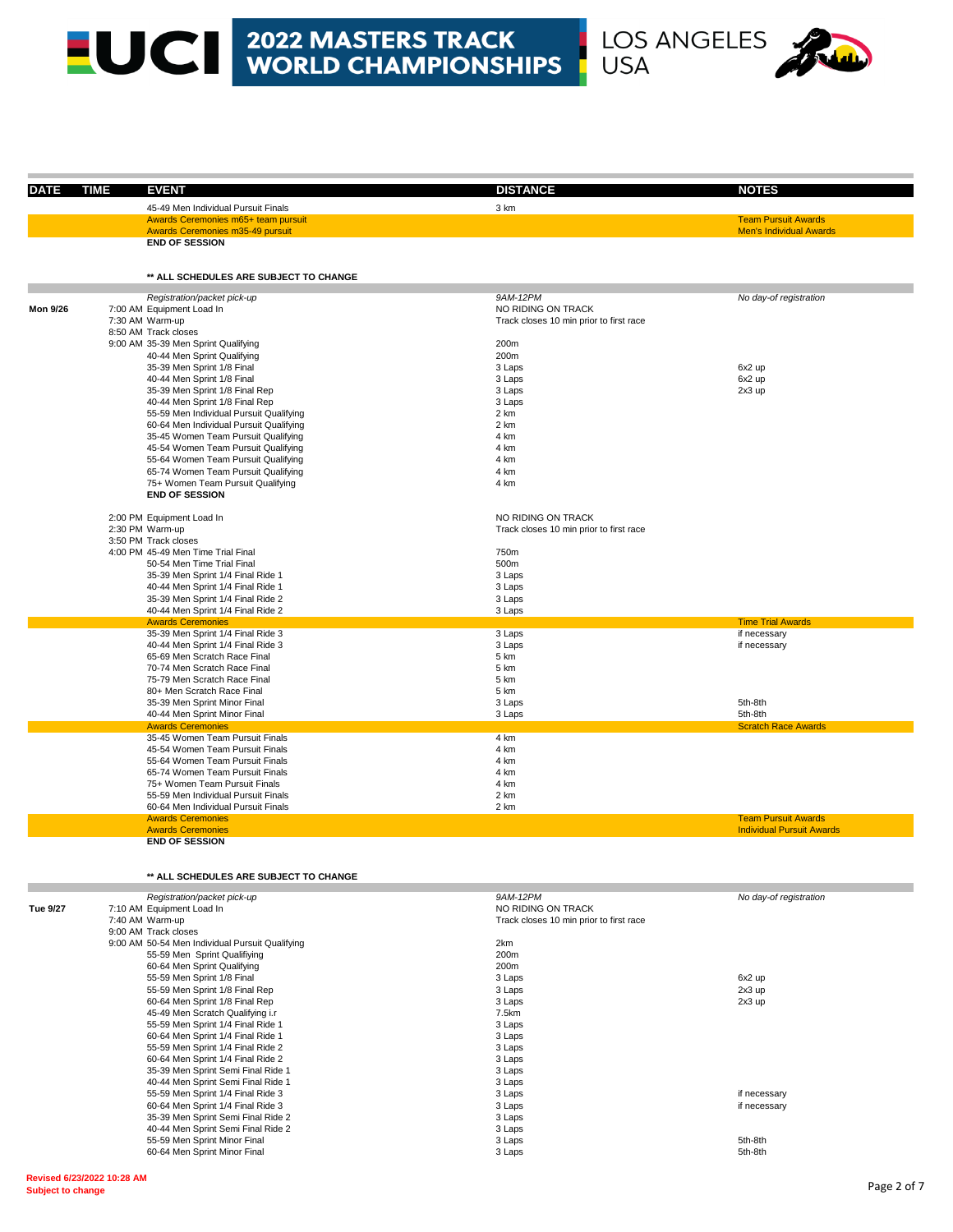### **EUCE 2022 MASTERS TRACK<br>WORLD CHAMPIONSHIPS**



| <b>DATE</b>     | <b>TIME</b><br><b>EVENT</b>                                             | <b>DISTANCE</b>                         | <b>NOTES</b>                |
|-----------------|-------------------------------------------------------------------------|-----------------------------------------|-----------------------------|
|                 | 35-39 Men Sprint Semi Final Ride 3                                      | 3 Laps                                  |                             |
|                 | 40-44 Men Sprint Semi Final Ride 3                                      | 3 Laps                                  |                             |
|                 | <b>END OF SESSION</b>                                                   |                                         |                             |
|                 |                                                                         | NO RIDING ON TRACK                      |                             |
|                 | 2:00 PM Equipment Load In<br>2:30 PM Warm-up                            | Track closes 10 min prior to first race |                             |
|                 | 3:50 PM Track closes                                                    |                                         |                             |
|                 | 4:00 PM 65-69 Men Time Trial Final                                      | 500m                                    |                             |
|                 | 70-74 Men Time Trial Final                                              | 500m                                    |                             |
|                 | 75-79 Men Time Trial Final                                              | 500m                                    |                             |
|                 | 80+ Men Time Trial Final                                                | 500m                                    |                             |
|                 | 35-39 Men Sprint Final Ride 1                                           | 3 Laps                                  |                             |
|                 | 40-44 Men Sprint Final Ride 1<br><b>Awards Ceremonies</b>               | 3 Laps                                  | <b>Time Trial Awards</b>    |
|                 | 35-39 Men Sprint Final Ride 2                                           | 3 Laps                                  |                             |
|                 | 40-44 Men Sprint Final Ride 2                                           | 3 Laps                                  |                             |
|                 | 35-39 Women Scratch Race Final                                          | 5 km                                    |                             |
|                 | 40-44 Women Scratch Race Final                                          | 5 km                                    |                             |
|                 | 35-39 Men Sprint Final Ride 3                                           | 3 Laps                                  | if necessary                |
|                 | 40-44 Men Sprint Final Ride 3                                           | 3 Laps                                  | if necessary                |
|                 | 45-49 Women Scratch Race Final<br>50-54 Women Scratch Race Final        | 5 km<br>5 km                            |                             |
|                 | <b>Awards Ceremonies</b>                                                |                                         | <b>Sprint Awards</b>        |
|                 | 55-59 Women Scratch Race Final                                          | 5 km                                    |                             |
|                 | 60-64 Women Scratch Race Final                                          | 5 km                                    |                             |
|                 | 65-69 Women Scratch Race Final                                          | 5 km                                    |                             |
|                 | 70-74 Women Scratch Race Final                                          | 5 km                                    |                             |
|                 | 75-79 Women Scratch Race Final                                          | 5 km                                    |                             |
|                 | 80+ Women Scratch Race Final<br><b>Awards Ceremonies</b>                | 5 km                                    | Women's Scratch Race Awards |
|                 | 50-54 Men Individual Pursuit Final                                      | 2km                                     |                             |
|                 | 45-49 Men Scratch Race Final                                            | 10km                                    |                             |
|                 | <b>Awards Ceremonies</b>                                                |                                         | Individual Pursuit Awards   |
|                 | <b>Awards Ceremonies</b>                                                |                                         | Men's Scratch Race Awards   |
|                 | 35-39 Men Points Race Final                                             | 30km                                    | <b>Points Race Awards</b>   |
|                 | <b>Awards Ceremonies</b><br><b>END OF SESSION</b>                       |                                         |                             |
|                 |                                                                         |                                         |                             |
|                 | ** ALL SCHEDULES ARE SUBJECT TO CHANGE                                  |                                         |                             |
|                 | Registration/packet pick-up                                             | 9AM-12PM                                | No day-of registration      |
| <b>Wed 9/28</b> | 7:00 AM Equipment Load In                                               | NO RIDING ON TRACK                      |                             |
|                 | 7:30 AM Warm-up                                                         | Track closes 10 min prior to first race |                             |
|                 | 8:50 AM Track closes                                                    |                                         |                             |
|                 | 9:00 AM 55-59 Men Points Qualifying i.r                                 | 7.5km                                   |                             |
|                 | 45-49 Men Sprint Qualifying                                             | 200m                                    |                             |
|                 | 65-69 Men Pursuit Qualifying<br>45-49 Men Sprint 1/8 Final              | 2km<br>3 Laps                           | 6x2 up                      |
|                 | 50-54 Men Scratch Qualifiying i.r                                       | 5 km                                    |                             |
|                 | 45-49 Men Sprint 1/8 Final Rep                                          | 3 Laps                                  | $2x3$ up                    |
|                 | 35-44 Men Team Sprint Qualifying                                        | 3 Laps                                  |                             |
|                 | 55-59 Men Sprint Semi Final Ride 1                                      | 3 Laps                                  |                             |
|                 | 60-64 Men Sprint Semi Final Ride 1                                      | 4 Laps                                  |                             |
|                 | 45-49 Men Sprint 1/4 Final Ride 1<br>55-59 Men Sprint Semi Final Ride 2 | 3 Laps<br>3 Laps                        |                             |
|                 | 60-64 Men Sprint Semi Final Ride 2                                      | 3 Laps                                  |                             |
|                 | 45-49 Men Sprint 1/4 Final Ride 2                                       | 3 Laps                                  |                             |
|                 | 55-59 Men Sprint Semi Final Ride 3 i.r                                  | 3 Laps                                  |                             |
|                 | 60-64 Men Sprint Semi Final Ride 3 i.r                                  | 3 Laps                                  |                             |
|                 | 45-49 Men Sprint 1/4 Final Ride 3 i.r                                   | 3 Laps                                  |                             |
|                 | <b>END OF SESSION</b>                                                   |                                         |                             |
|                 | 4:00 PM Equipment Load In                                               | NO RIDING ON TRACK                      |                             |
|                 | 4:30 PM Warm-up                                                         | Track closes 10 min prior to first race |                             |
|                 | 5:50 PM Track closes                                                    |                                         |                             |
|                 | 6:00 PM 35-39 Female Time Trial Final                                   | 500m                                    |                             |
|                 | 40-44 Female Time Trial Final                                           | 500m                                    |                             |
|                 | 45-49 Female Time Trial Final<br>50-54 Female Time Trial Final          | 500m                                    |                             |
|                 | 55-59 Female Time Trial Final                                           | 500m<br>500m                            |                             |
|                 | 60-64 Female Time Trial Final                                           | 500m                                    |                             |
|                 | 65-69 Female Time Trial Final                                           | 500m                                    |                             |
|                 | 70-74 Female Time Trial Final                                           | 500m                                    |                             |
|                 | 75-79 Female Time Trial Final                                           | 500m                                    |                             |
|                 | 80+ Female Time Trial Final                                             | 500m                                    |                             |
|                 | 55-59 Men Sprint Final Ride 1                                           | 3 Laps                                  |                             |
|                 | 60-64 Men Sprint Final Ride 1<br>35-44 Men Team Sprint Final            | 3 Laps<br>3 Laps                        |                             |
|                 | 55-59 Men Sprint Final Ride 2                                           | 3 Laps                                  |                             |
|                 | 60-64 Men Sprint Final Ride 2                                           | 3 Laps                                  |                             |
|                 | 65-69 Men Pursuit Final                                                 | 2km                                     |                             |
|                 | 55-59 Men Sprint Final Ride 3 i.r                                       | 3 Laps                                  |                             |
|                 | 60-64 Men Sprint Final Ride 3 i.r                                       | 3 Laps                                  |                             |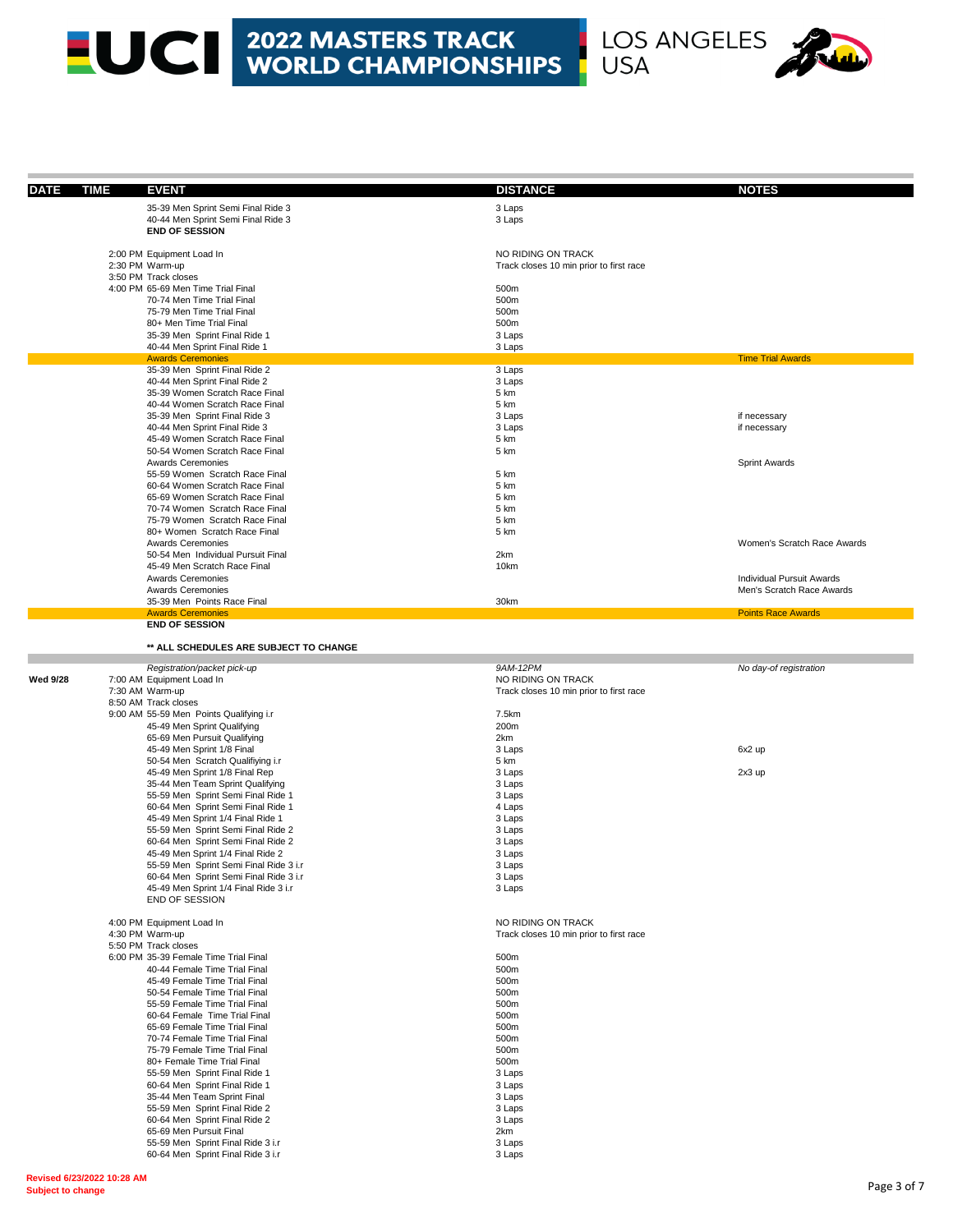# LOS ANGELES



.

| DATE             | <b>EVENT</b><br><b>TIME</b>                                              | <b>DISTANCE</b>                         | <b>NOTES</b>                |
|------------------|--------------------------------------------------------------------------|-----------------------------------------|-----------------------------|
|                  | Awards Ceremonies Team Sprint 35-44, sprint 55-59, 60-64, Pursuit 65-69  |                                         |                             |
|                  | 60-64 Men Points Final                                                   | 10km                                    |                             |
|                  | 55-59 Men Points Final                                                   | 15km                                    |                             |
|                  | 50-54 Men Scratch Final                                                  | Scratch Final 7.5km                     |                             |
|                  | Awards Ceremonies Points 60-64, 55-59. Scratch 50-54.                    | Points 60-64, 55-59. Scratch 50-54. 0   |                             |
|                  | <b>END OF SESSION</b>                                                    |                                         |                             |
|                  | ** ALL SCHEDULES ARE SUBJECT TO CHANGE                                   |                                         |                             |
|                  |                                                                          |                                         |                             |
| <b>Thur 9/29</b> | Registration/packet pick-up<br>7:00 AM Equipment Load In                 | 9AM-12PM<br>NO RIDING ON TRACK          | No day-of registration      |
|                  | 7:30 AM Warm-up                                                          | Track closes 10 min prior to first race |                             |
|                  | 8:50 AM Track closes                                                     |                                         |                             |
|                  | 9:00 AM 45-49 Men Points Qualifying i.r                                  | 10km                                    |                             |
|                  | 50-54 Men Points Qualifying i.r                                          | 7.5km                                   |                             |
|                  | 35-44 Female Team Sprint Qualifying                                      | 3 Laps                                  |                             |
|                  | 45-54 Female Team Sprint Qualifying                                      | 3 Laps                                  |                             |
|                  | 55-64 Female Team Sprint Qualifying                                      | 3 Laps                                  |                             |
|                  | 64-74 Female Team Sprint Qualifying                                      | 3 Laps                                  |                             |
|                  | 75+ Female Team Sprint Qualifying                                        | 3 Laps                                  |                             |
|                  | 65-69 Men Sprint Qualifying                                              | 3.5 Laps                                |                             |
|                  | 70-74 Men Sprint Qualifying                                              | 3.5 Laps                                |                             |
|                  | 75-79 Men Sprint Qualifying                                              | 3.5 Laps                                |                             |
|                  | 80+ Men Sprint Qualifying                                                | 3.5 Laps                                |                             |
|                  | 65-69 Men Sprint 1/8 Final                                               | 3 Laps                                  |                             |
|                  | 35-44 Men Team Pursuit Qualifying                                        | 4 km                                    |                             |
|                  | 65-69 Men Sprint 1/8 Final Rep                                           | 3 Laps                                  | (2x3 ups)                   |
|                  | 70-74 Men Sprint 1/4 Final Ride 1                                        | 3 Laps                                  |                             |
|                  | 75-79 Men Sprint 1/4 Final Ride 1                                        | 3 Laps                                  |                             |
|                  | 80+ Men Sprint 1/4 Final Ride 1                                          | 3 Laps                                  |                             |
|                  | 65-69 Men Sprint 1/4 Final Ride 1                                        | 3 Laps                                  |                             |
|                  | 70-74 Men Sprint 1/4 Final Ride 2                                        | 3 Laps                                  |                             |
|                  | 75-79 Men Sprint 1/4 Final Ride 2                                        | 3 Laps                                  |                             |
|                  | 80+ Men Sprint 1/4 Final Ride 2                                          | 3 Laps                                  |                             |
|                  | 65-69 Men Sprint 1/4 Final Ride 2                                        | 3 Laps                                  |                             |
|                  | 70-74 Men Sprint 1/4 Final Ride 3 i.r                                    | 3 Laps                                  |                             |
|                  | 75-79 Men Sprint 1/4 Final Ride 3 i.r                                    | 3 Laps                                  |                             |
|                  | 80+ Men Sprint 1/4 Final Ride 3 i.r                                      | 3 Laps                                  |                             |
|                  | 65-69 Men Sprint 1/4 Final Ride 3 i.r<br><b>Awards Ceremonies</b>        | 3 Laps                                  | <b>All Completed Events</b> |
|                  | END OF SESSION                                                           |                                         |                             |
|                  | 3:00 PM Equipment Load In                                                |                                         |                             |
|                  | 3:30 PM NO Track Warm-up                                                 |                                         |                             |
|                  | 4:50 PM Track closes                                                     |                                         |                             |
|                  | 5:00 PM Racing Begins                                                    |                                         |                             |
|                  | 5:00 PM 45-49 Men                                                        | Sprint Semi Final Ride 1                | 3 Laps                      |
|                  | 65-69 men Sprint Semi Final Ride 1                                       | 3 Laps                                  |                             |
|                  | 70-74 Men Sprint Semi Final Ride 1                                       | 3 Laps                                  |                             |
|                  | 75-79 Men Sprint Semi Final Ride 1                                       | 3 Laps                                  |                             |
|                  | 80+ Men Sprint Semi Final Ride 1                                         | 3 Laps                                  |                             |
|                  | 45-49 Men Sprint Semi Final Ride 2<br>65-69 men Sprint Semi Final Ride 2 | 3 Laps<br>3 Laps                        |                             |
|                  | 70-74 Men Sprint Semi Final Ride 2                                       | 3 Laps                                  |                             |
|                  | 75-79 Men Sprint Semi Final Ride 2                                       | 3 Laps                                  |                             |
|                  | 80+ Men Sprint Semi Final Ride 2                                         | 3 Laps                                  |                             |
|                  | 45-49 Men Sprint Semi Final Ride 3 i.r                                   | 3 Laps                                  |                             |
|                  | 65-69 men Sprint Semi Final Ride 3 i.r                                   | 3 Laps                                  |                             |
|                  | 70-74 Men Sprint Semi Final Ride 3 i.r                                   | 3 Laps                                  |                             |
|                  | 75-79 Men Sprint Semi Final Ride 3 i.r                                   | 3 Laps                                  |                             |
|                  | 80+ Men Sprint Semi Final Ride 3 i.r                                     | 3 Laps                                  |                             |
|                  | 45-49 Men Sprint Final 5-8th                                             | 3 Laps                                  | $(5th - 8th)$               |
|                  | 65-69 men Sprint Final 5-8th                                             | 3 Laps                                  | $(5th - 8th)$               |
|                  | 70-74 Men Sprint Final 5-8th                                             | 3 Laps                                  | $(5th - 8th)$               |
|                  | 75-79 Men Sprint Final 5-8th                                             | 3 Laps                                  | $(5th - 8th)$               |
|                  | 80+ Men Sprint Final 5-8th                                               | 3 Laps                                  | $(5th - 8th)$               |
|                  | 45-49 Men Sprint Final Ride 1                                            | 3 Laps                                  |                             |
|                  | 65-69 men Sprint Final Ride 1                                            | 3 Laps                                  |                             |
|                  | 70-74 Men Sprint Final Ride 1                                            | 3 Laps                                  |                             |
|                  | 75-79 Men Sprint Final Ride 1                                            | 3 Laps                                  |                             |
|                  | 80+ Men Sprint Final Ride 1                                              | 3 Laps                                  |                             |
|                  | 45-49 Men Sprint Final Ride 2                                            | 3 Laps                                  |                             |
|                  | 65-69 men Sprint Final Ride 2                                            | 3 Laps                                  |                             |
|                  | 70-74 Men Sprint Final Ride 2                                            | 3 Laps                                  |                             |
|                  | 75-79 Men Sprint Final Ride 2                                            | 3 Laps                                  |                             |
|                  | 80+ Men Sprint Final Ride 2                                              | 3 Laps                                  |                             |
|                  | 35-44 Men Team Pursuit Final                                             | 4 km                                    |                             |
|                  | 45-49 Men Sprint Final Ride 3 i.r                                        | 3 Laps                                  |                             |
|                  | 65-69 men Sprint Final Ride 3 i.r                                        | 3 Laps                                  |                             |
|                  | 70-74 Men Sprint Final Ride 3 i.r                                        | 3 Laps                                  |                             |
|                  | 75-79 Men Sprint Final Ride 3 i.r                                        | 3 Laps                                  |                             |
|                  | 80+ Men Sprint Final Ride 3 i.r                                          | 3 Laps                                  |                             |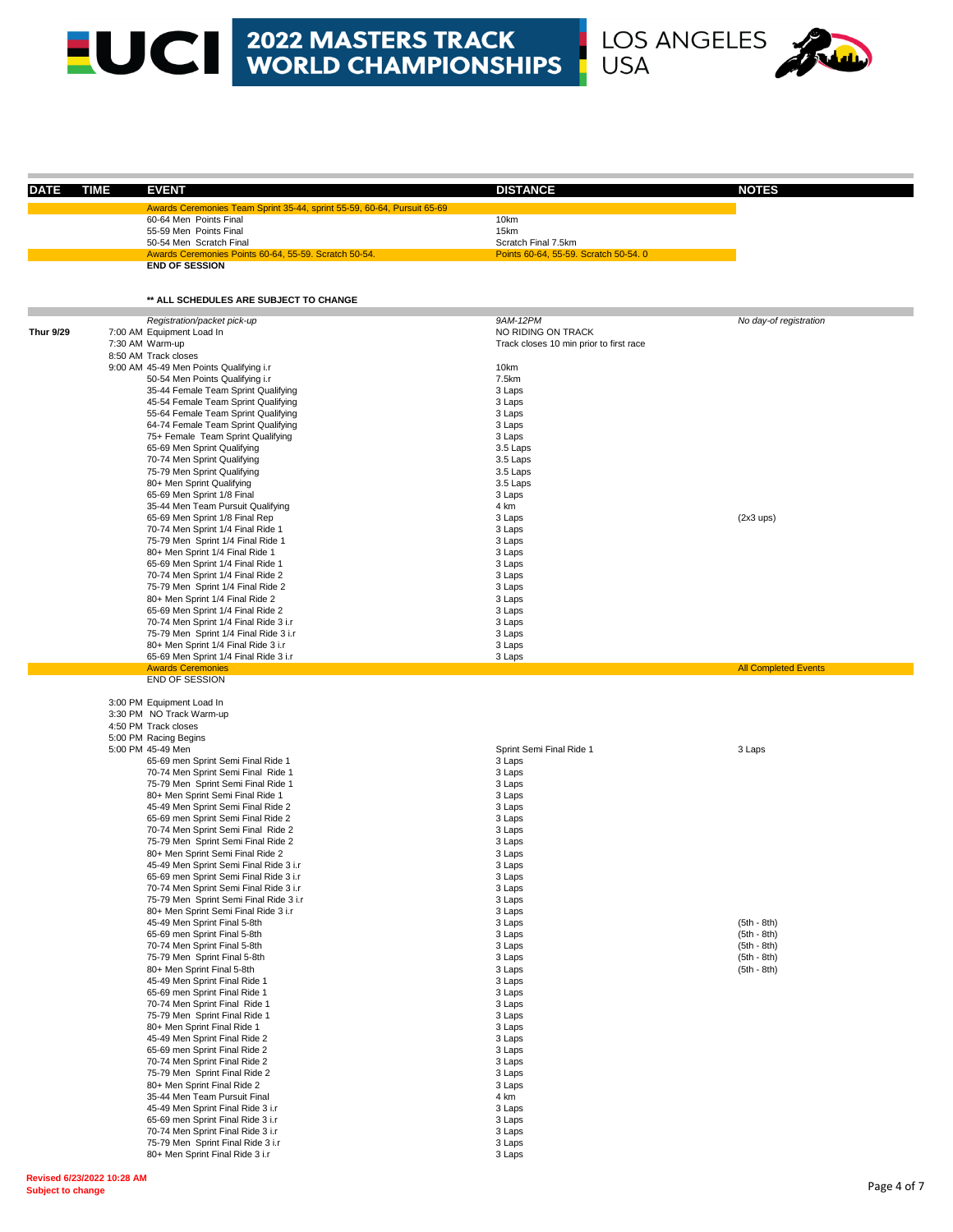

| <b>DATE</b> | <b>TIME</b> | <b>EVENT</b>                                                                         | <b>DISTANCE</b>                         | <b>NOTES</b>                |
|-------------|-------------|--------------------------------------------------------------------------------------|-----------------------------------------|-----------------------------|
|             |             |                                                                                      |                                         |                             |
|             |             | Awards Ceremonies 35-39 TP, 35-80+ Sprint<br>35-44 Female Team Sprint Final          | 3 Laps                                  |                             |
|             |             | 45-54 Female Team Sprint Final                                                       | 3 Laps                                  |                             |
|             |             | 55-64 Female Team Sprint Final                                                       | 3 Laps                                  |                             |
|             |             | 64-74 Female Team Sprint Final                                                       | 3 Laps                                  |                             |
|             |             | 75+ Female Team Sprint Final                                                         | 3 Laps                                  |                             |
|             |             | Awards Ceremonies 35-75+ TS Female                                                   |                                         |                             |
|             |             | 45-49 Men Points Final<br>50-54 Men Points Final                                     | 20km<br>15km                            |                             |
|             |             | Awards Ceremonies 45-49, 50-54 Men Points Race                                       |                                         | <b>All Completed Events</b> |
|             |             | <b>END OF SESSION</b>                                                                |                                         |                             |
|             |             |                                                                                      |                                         |                             |
|             |             | ** ALL SCHEDULES ARE SUBJECT TO CHANGE                                               |                                         |                             |
|             |             | Registration/packet pick-up                                                          | 9AM-12PM                                | No day-of registration      |
| Fri 9/30    |             | 7:00 AM Equipment Load In                                                            | NO RIDING ON TRACK                      |                             |
|             |             | 7:30 AM Warm-up<br>8:50 AM Track closes                                              | Track closes 10 min prior to first race |                             |
|             |             | 55-64 Men Team Pursuit Qualifying                                                    | 4 km                                    |                             |
|             |             | 45-54 Men Team Sprint Qualifying                                                     | 3 Laps                                  |                             |
|             |             | 55-64 Men Team Sprint Qualifying                                                     | 3 Laps                                  |                             |
|             |             | 65-74 Men Team Sprint Qualifying                                                     | 3 Laps                                  |                             |
|             |             | 35-39 Female Sprint Qualifying                                                       | 200m                                    |                             |
|             |             | 40-44 Female Sprint Qualifying                                                       | 200m                                    |                             |
|             |             | 45-49 Female Sprint Qualifying                                                       | 200m                                    |                             |
|             |             | 50-54 Female Sprint Qualifying<br>35-39 Female Sprint 1/8 Final i.r                  | 200m<br>3 Laps                          | 6x2 up                      |
|             |             | 40-44 Female Sprint 1/8 Final i.r                                                    | 3 Laps                                  | 6x2 up                      |
|             |             | 45-49 Female Sprint 1/8 Final i.r                                                    | 3 Laps                                  | 6x2 up                      |
|             |             | 50-54 Female Sprint 1/8 Final i.r                                                    | 3 Laps                                  | 6x2 up                      |
|             |             | 55-59 Female Sprint Qualifying                                                       | 200m                                    |                             |
|             |             | 60-64 Female Sprint Qualifying                                                       | 200m                                    |                             |
|             |             | 65-69 Female Sprint Qualifying                                                       | 200m                                    |                             |
|             |             | 70-74 Female Sprint Qualifying<br>75-79 Female Sprint Qualifying                     | 200m<br>200m                            |                             |
|             |             | 80+ Female Sprint Qualifying                                                         | 200m                                    |                             |
|             |             | 55-59 Female Sprint 1/8 Final i.r                                                    | 3 Laps                                  | 6x2 up                      |
|             |             | 60-64 Female Sprint 1/8 Final i.r                                                    | 3 Laps                                  | 6x2 up                      |
|             |             | 65-69 Female Sprint 1/8 Final i.r                                                    | 3 Laps                                  | 6x2 up                      |
|             |             | 70-74 Female Sprint 1/8 Final i.r                                                    | 3 Laps                                  | 6x2 up                      |
|             |             | 75-79 Female Sprint 1/8 Final i.r                                                    | 3 Laps                                  | 6x2 up                      |
|             |             | 80+ Female Sprint 1/8 Final i.r<br>45-49 Female Sprint 1/8 Final Rep i.r             | 3 Laps<br>3 Laps                        | 6x2 up<br>2x3 up            |
|             |             | 50-54 Female Sprint 1/8 Final Rep i.r                                                | 3 Laps                                  | 2x3 up                      |
|             |             | 55-59 Female Sprint 1/8 Final Rep i.r                                                | 3 Laps                                  | 2x3 up                      |
|             |             | 60-64 Female Sprint 1/8 Final Rep i.r                                                | 3 Laps                                  | 2x3 up                      |
|             |             | 65-69 Female Sprint 1/8 Final Rep i.r                                                | 3 Laps                                  | 2x3 up                      |
|             |             | 70-74 Female Sprint 1/8 Final Rep i.r                                                | 3 laps                                  | 2x3 up                      |
|             |             | 75-79 Female Sprint 1/8 Final Rep i.r                                                | 3 Laps                                  | 2x3 up                      |
|             |             | 80+ Female Sprint 1/8 Final Rep i.r<br>35-39 Female Sprint 1/4 Final Ride 1          | 3 Laps<br>3 Laps                        | 2x3 up                      |
|             |             | 40-44 Female Sprint 1/4 Final Ride 1                                                 | 3 laps                                  |                             |
|             |             | 45-49 Female Sprint 1/4 Final Ride 1                                                 | 3 Laps                                  |                             |
|             |             | 50-54 Female Sprint 1/4 Final Ride 1                                                 | 3 Laps                                  |                             |
|             |             | 55-59 Female Sprint 1/4 Final Ride 1                                                 | 3 laps                                  |                             |
|             |             | 60-64 Female Sprint 1/4 Final Ride 1                                                 | 3 Laps                                  |                             |
|             |             | 65-69 Female Sprint 1/4 Final Ride 1                                                 | 3 Laps                                  |                             |
|             |             | 70-74 Female Sprint 1/4 Final Ride 1                                                 | 3 Laps                                  |                             |
|             |             | 75-79 Female Sprint 1/4 Final Ride 1<br>80+ Female Sprint 1/4 Final Ride 1           | 3 Laps<br>3 Laps                        |                             |
|             |             | 35-39 Female Sprint 1/4 Final Ride 2                                                 | 3 Laps                                  |                             |
|             |             | 40-44 Female Sprint 1/4 Final Ride 2                                                 | 3 Laps                                  |                             |
|             |             | 45-49 Female Sprint 1/4 Final Ride 2                                                 | 3 Laps                                  |                             |
|             |             | 50-54 Female Sprint 1/4 Final Ride 2                                                 | 3 Laps                                  |                             |
|             |             | 55-59 Female Sprint 1/4 Final Ride 2                                                 | 3 Laps                                  |                             |
|             |             | 60-64 Female Sprint 1/4 Final Ride 2                                                 | 3 Laps                                  |                             |
|             |             | 65-69 Female Sprint 1/4 Final Ride 2<br>70-74 Female Sprint 1/4 Final Ride 2         | 3 Laps<br>3 Laps                        |                             |
|             |             | 75-79 Female Sprint 1/4 Final Ride 2                                                 | 3 Laps                                  |                             |
|             |             | 80+ Female Sprint 1/4 Final Ride 2                                                   | 3 Laps                                  |                             |
|             |             | 40-44 Men Scratch Qualifying i.r                                                     | 7.5km                                   |                             |
|             |             | 35-39 Female Sprint 1/4 Final Ride 3 i.r                                             | 3 Laps                                  |                             |
|             |             | 40-44 Female Sprint 1/4 Final Ride 3 i.r                                             | 3 Laps                                  |                             |
|             |             | 45-49 Female Sprint 1/4 Final Ride 3 i.r                                             | 3 Laps                                  |                             |
|             |             | 50-54 Female Sprint 1/4 Final Ride 3 i.r                                             | 3 Laps                                  |                             |
|             |             | 55-59 Female Sprint 1/4 Final Ride 3 i.r<br>75-79 Female Sprint 1/4 Final Ride 3 i.r | 3 Laps<br>3 Laps                        |                             |
|             |             | 80+ Female Sprint 1/4 Final Ride 3 i.r                                               | 3 Laps                                  |                             |
|             |             | <b>END OF SESSION</b>                                                                |                                         |                             |
|             |             |                                                                                      |                                         |                             |
|             |             | 3:00 PM Equipment Load In                                                            | NO RIDING ON TRACK                      |                             |

Track closes 10 min prior to first race

3:00 PM Equipment<br>3:30 PM Warm-up 4:50 PM Track closes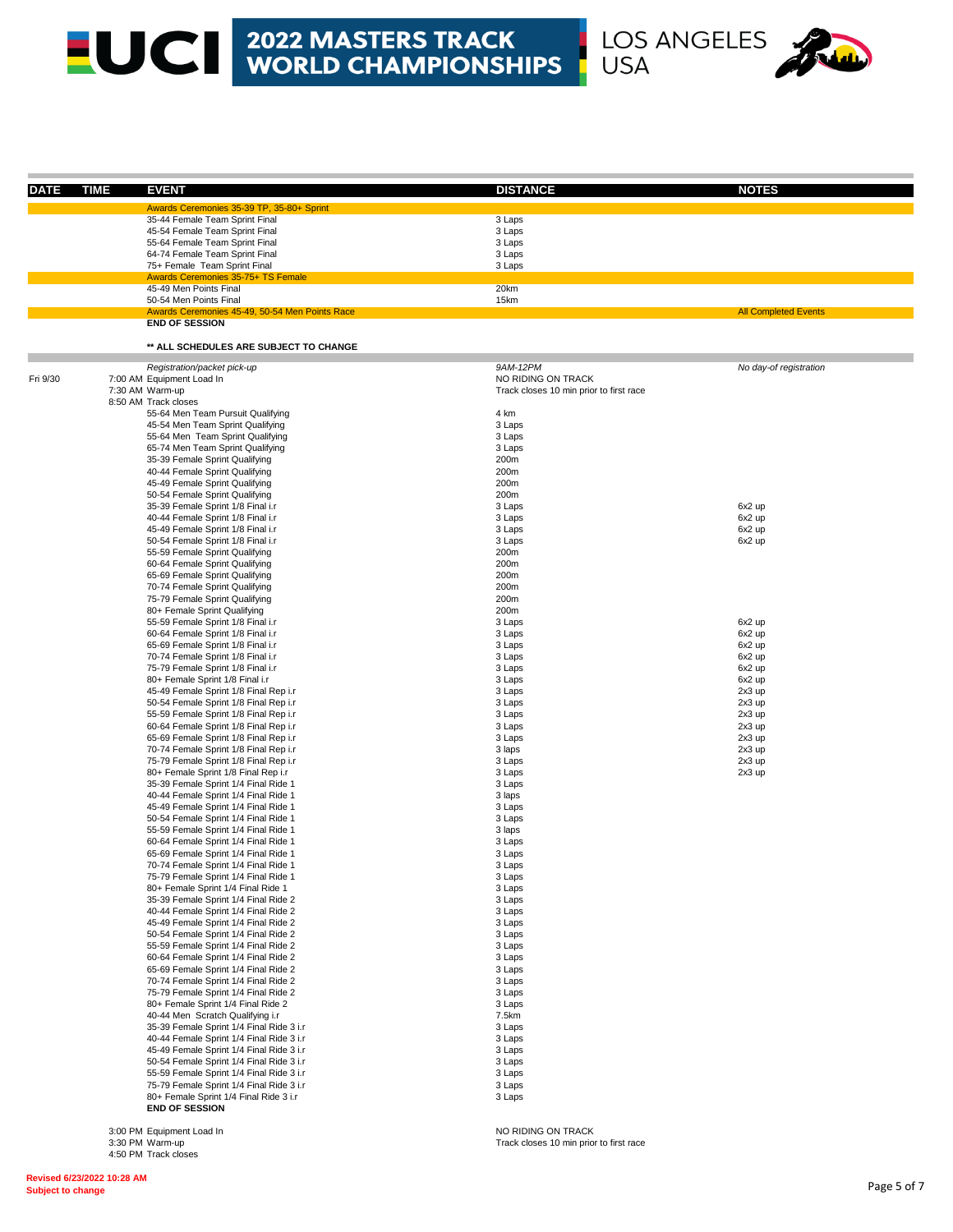

| <b>DATE</b> | <b>TIME</b><br><b>EVENT</b>                                                            | <b>DISTANCE</b>                         | <b>NOTES</b>                |
|-------------|----------------------------------------------------------------------------------------|-----------------------------------------|-----------------------------|
|             | 5:00 PM 65-69 Men Points Final                                                         | 10km                                    |                             |
|             | 70-74 Men Points Final                                                                 | 10km                                    |                             |
|             | 75-79 Men Points Final                                                                 | 10km                                    |                             |
|             | 80+ Men Points Final                                                                   | 10km                                    |                             |
|             | Awards Ceremonies Points 65-80+ Men<br>55-64 Men Team Pursuit Final                    | 4 km                                    |                             |
|             | 45-54 Men Team Sprint Final                                                            | 3 Laps                                  |                             |
|             | 55-64 Men Team Sprint Final                                                            | 3 Laps                                  |                             |
|             | 65-74 Men Team Sprint Final                                                            | 3 Laps                                  |                             |
|             | Awards Ceremonies TP 55-64, TS 45-54, TS 55-64, TS 65-74                               |                                         |                             |
|             | 35-39 Men Scratch Final                                                                | 10km                                    |                             |
|             | 35-39 Female Points Final<br>40-44 Female Points Final                                 | 15km<br>15km                            |                             |
|             | 45-49 Female Points Final                                                              | 15km                                    |                             |
|             | 50-54 Female Points Final                                                              | 10km                                    |                             |
|             | Awards Ceremonies 35-39 Scratch, f35-54 Points                                         |                                         |                             |
|             | 40-44 Men Scratch Final                                                                | 10km                                    |                             |
|             | 55-59 Female Points Final                                                              | 10km                                    |                             |
|             | 60-64 Female Points Final<br>65-69 Female Points Final                                 | 10km<br>10km                            |                             |
|             | 70-74 Female Points Final                                                              | 10km                                    |                             |
|             | 75-79 Female Points Final                                                              | 10km                                    |                             |
|             | 80+ Female Points Final                                                                | 10km                                    |                             |
|             | Awards Ceremonies m40-44 Scratch, f55-80+ Points                                       |                                         | <b>All Completed Events</b> |
|             | END OF SESSION                                                                         |                                         |                             |
|             |                                                                                        |                                         |                             |
|             | ** ALL SCHEDULES ARE SUBJECT TO CHANGE                                                 |                                         |                             |
|             | Registration/packet pick-up                                                            | 9AM-12PM                                | No day-of registration      |
|             | 7:00 AM Equipment Load In                                                              | NO RIDING ON TRACK                      |                             |
| Sat 10/1    | 7:30 AM Warm-up                                                                        | Track closes 10 min prior to first race |                             |
|             | 8:50 AM Track closes                                                                   |                                         |                             |
|             | 9:00 AM 45-54 Men Team Pursuit Qualifying                                              | 4 km                                    |                             |
|             | 70-74 Men Pursuit Qualifying<br>75-79 Men Pursuit Qualifying                           | 2km<br>2km                              |                             |
|             | 80+ Men Pursuit Qualifying                                                             | 2km                                     |                             |
|             | 40-44 Men Points Qualifying i.r                                                        | 10km                                    |                             |
|             | 35-39 Female Sprint Semi Final Ride 1                                                  | 3 Laps                                  |                             |
|             | 40-44 Female Sprint Semi Final Ride 1                                                  | 3 laps                                  |                             |
|             | 45-49 Female Sprint Semi Final Ride 1                                                  | 3 Laps                                  |                             |
|             | 50-54 Female Sprint Semi Final Ride 1<br>55-59 Female Sprint Semi Final Ride 1         | 3 Laps<br>3 laps                        |                             |
|             | 60-64 Female Sprint Semi Final Ride 1                                                  | 3 Laps                                  |                             |
|             | 65-69 Female Sprint Semi Final Ride 1                                                  | 3 Laps                                  |                             |
|             | 70-74 Female Sprint Semi Final Ride 1                                                  | 3 Laps                                  |                             |
|             | 75-79 Female Sprint Semi Final Ride 1                                                  | 3 Laps                                  |                             |
|             | 80+ Female Sprint Semi Final Ride 1<br>35-39 Female Sprint Semi Final Ride 2           | 3 Laps<br>3 Laps                        |                             |
|             | 40-44 Female Sprint Semi Final Ride 2                                                  | 3 laps                                  |                             |
|             | 45-49 Female Sprint Semi Final Ride 2                                                  | 3 Laps                                  |                             |
|             | 50-54 Female Sprint Semi Final Ride 2                                                  | 3 Laps                                  |                             |
|             | 55-59 Female Sprint Semi Final Ride 2                                                  | 3 laps                                  |                             |
|             | 60-64 Female Sprint Semi Final Ride 2<br>65-69 Female Sprint Semi Final Ride 2         | 3 Laps<br>3 Laps                        |                             |
|             | 70-74 Female Sprint Semi Final Ride 2                                                  | 3 Laps                                  |                             |
|             | 75-79 Female Sprint Semi Final Ride 2                                                  | 3 Laps                                  |                             |
|             | 80+ Female Sprint Semi Final Ride 2                                                    | 3 Laps                                  |                             |
|             | 35-39 Female Sprint Minor Final (5th-8th)                                              | 3 Laps                                  |                             |
|             | 40-44 Female Sprint Minor Final (5th-8th)<br>45-49 Female Sprint Minor Final (5th-8th) | 3 laps<br>3 Laps                        |                             |
|             | 50-54 Female Sprint Minor Final (5th-8th)                                              | 3 Laps                                  |                             |
|             | 55-59 Female Sprint Minor Final (5th-8th)                                              | 3 laps                                  |                             |
|             | 60-64 Female Sprint Minor Final (5th-8th)                                              | 3 Laps                                  |                             |
|             | 65-69 Female Sprint Minor Final (5th-8th)                                              | 3 Laps                                  |                             |
|             | 70-74 Female Sprint Minor Final (5th-8th)<br>75-79 Female Sprint Minor Final (5th-8th) | 3 Laps<br>3 Laps                        |                             |
|             | 80+ Female Sprint Minor Final (5th-8th)                                                | 3 Laps                                  |                             |
|             | 35-39 Female Sprint Semi Final Ride 3 i.r                                              | 3 Laps                                  |                             |
|             | 40-44 Female Sprint Semi Final Ride 3 i.r                                              | 3 laps                                  |                             |
|             | 45-49 Female Sprint Semi Final Ride 3 i.r                                              | 3 Laps                                  |                             |
|             | 50-54 Female Sprint Semi Final Ride 3 i.r                                              | 3 Laps                                  |                             |
|             | 55-59 Female Sprint Semi Final Ride 3 i.r<br>60-64 Female Sprint Semi Final Ride 3 i.r | 3 laps<br>3 Laps                        |                             |
|             | 65-69 Female Sprint Semi Final Ride 3 i.r                                              | 3 Laps                                  |                             |
|             | 70-74 Female Sprint Semi Final Ride 3 i.r                                              | 3 Laps                                  |                             |
|             | 75-79 Female Sprint Semi Final Ride 3 i.r                                              | 3 Laps                                  |                             |
|             | 80+ Female Sprint Semi Final Ride 3 i.r                                                | 3 Laps                                  |                             |
|             | <b>Awards Ceremonies</b><br><b>END OF SESSION</b>                                      |                                         | All Completed Events        |

3:00 PM Equipment Load In NO RIDING ON TRACK

Track closes 10 min prior to first race